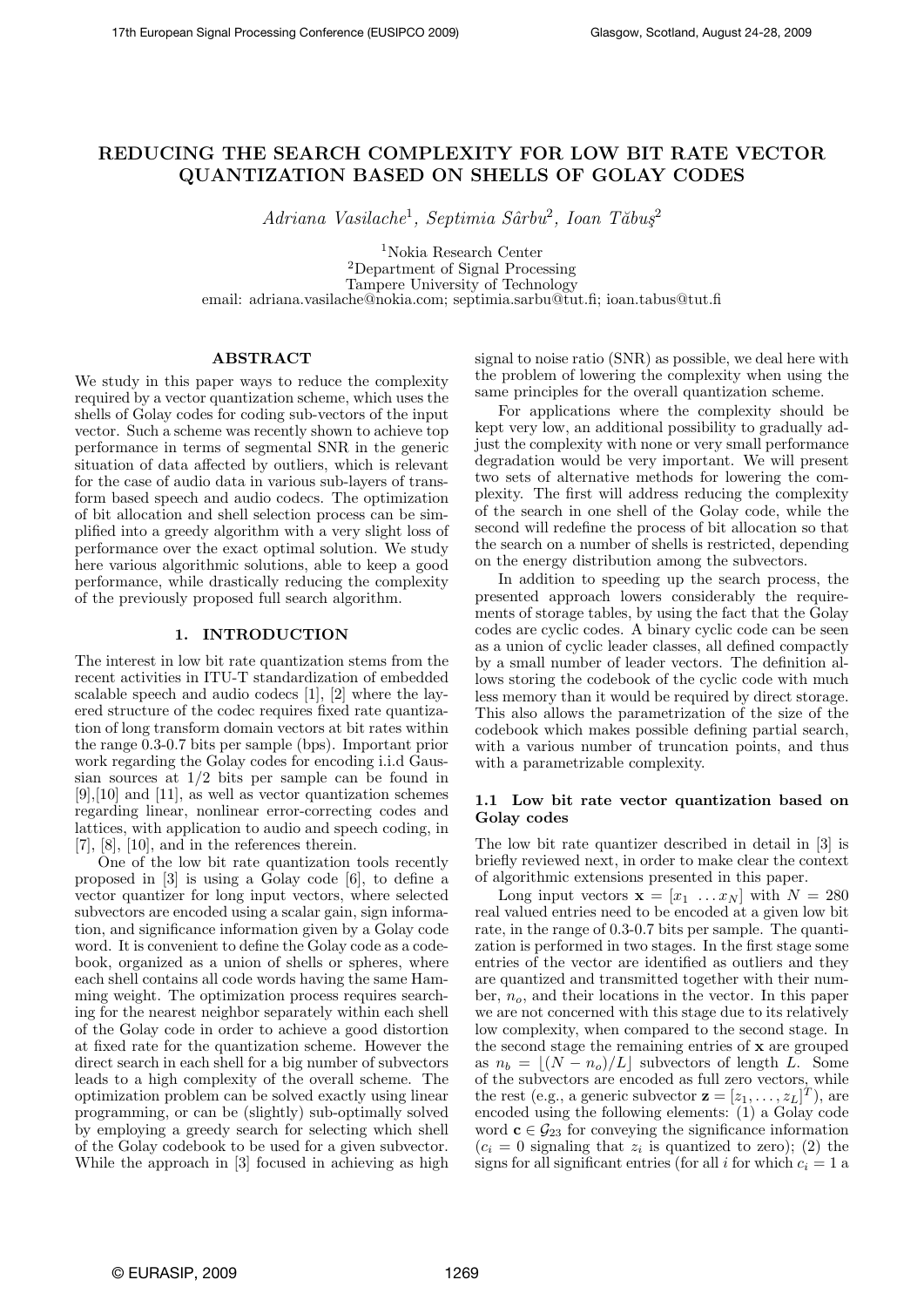bit encodes  $sign(z_i)$ ; and (3) an overall gain to be used with all quantized values in **x** during the reconstruction process. A mask  $\{t_1, \ldots, t_{n_b}\}$  of  $n_b$  bits specifies which of the subvectors are encoded as full-zeros, and which of them are vector quantized.

We describe now more formally the encoding of a generic subvector **z**: we denote  $j_k$  the sign and  $y_k$ the absolute value of the  $k^{th}$  entry so that we have  $\mathbf{z} = [z_1, \ldots, z_L] = [j_1y_1, \ldots, j_Ly_L].$  The quantization of this subvector is done by using a code word  $c = [c_1, \ldots, c_L] \in \mathcal{G}_{23}$  to encode the significance information of the entries of z. Thus, the reconstructed output will be  $\hat{\mathbf{z}} = g[j_1c_1,\ldots,j_Lc_L]^T$ , where g is the gain (which is scalar quantized and encoded by 7 bits). The null code vector  $\mathbf{c} \in \mathcal{G}_{23}$  will not be transmitted by a  $12$ bit addressing in the Golay codebook, but instead it is more efficiently specified by the single bit  $t_i = 0$ , which tells that the  $i^{th}$  subvector is the full-zero vector. The distortion of the reconstructed subvector is  $D(c, g) =$  $||\mathbf{z} - \hat{\mathbf{z}}||^2 = ||[z_1, \dots, z_L]^T - g[j_1c_1, \dots, j_Lc_L]^T||^2$ . The bit rate  $r_d$  used for encoding one subvector will contain the  $n_a = 12$  bits for addressing the Golay codebook and the additional  $d_H(c)$  bits for the signs of significant entries of **z**, so that  $r_d(d_H(c)) = n_a + d_H(c)$  if  $c \neq 0$  and  $r_d = 0$  when  $\mathbf{c} = \mathbf{0}$ . The quantity  $d_H(\mathbf{c})$  represents the Hamming weight of the code word c.

Denote now  $\mathbf{z}^{[1]}, \ldots, \mathbf{z}^{[n_b]}$  the  $n_b$  subvectors of the vector x (after the removal of possible outliers) and use the same superscript for their associated quantities. The goal of the optimization problem with fixed rate R, stated formally as

$$
\min \sum_{i=1}^{n_b} D(\mathbf{c}^{[i]}, g^*) \quad s.t. \quad \sum_{i=1}^{n_b} r_d(d^{[i]}) \le R, \qquad (1)
$$

is to find the optimal Hamming weights  $d^{[1]}, \ldots, d^{[n_b]}$ , the optimal codes  $\mathbf{c}^{[1]}, \ldots, \mathbf{c}^{[n_b]} \in \mathcal{G}_{23}$ , and the gain  $g^*$ .

#### 1.2 A review of the greedy optimization in [3]

In order to explain the computation of distortion we introduce the scalar product,  $s_{ij} = \mathbf{y}^{[i]^T} \mathbf{c}^*(\mathbf{y}^{[i]}, d_j)$ , between the subvector  $y^{[i]}$  and its nearest neighbor code word  $\mathbf{c}^*(\mathbf{y}^{[i]}, d_j)$  on the  $j^{th}$  shell of  $\mathcal{G}_{23}$ . A shell of  $\mathcal{G}_{23}$  is the set of Golay code words having the same Hamming weight. If the optimization decision is to quantize the subvector  $y^{[i]}$  by its nearest neighbor code word on the  $j^{th}$  shell, we set the indicator variable  $w_{ij} = 1$ , while we set  $w_{ij'} = 0$  for all  $j' \in \{1, \ldots, n_D\}$  with  $j' \neq j$ , where  $n_D$  is equal to 7, the total number of shells. Thus, the solution of the optimization problem will be given in terms of the indicator variables  $w_{ij} = 1$ . Denoting  $k_b$ the number of non-trivially quantized subvectors, the exact solution in [3] is given as

$$
\max_{w} \frac{1}{\sqrt{R - k_b n_a}} \sum_{i=1}^{n_b} \sum_{j=1}^{n_D} s_{ij} w_{ij},
$$
 (2)

where in each row of  $w$  there should be only one nonzero entry. The possible values of  $k_b$  are just a few and for each  $k_b$  we must solve a linear programming problem.

A simplified greedy algorithm was shown to provide solutions very close to the optimal ones. We summarize the algorithm for the Golay code  $\mathcal{G}_{23}$ , where the admissible rates  $r_d(d_H(c)) = n_a + d_H(c)$  belong to the set  $R_d = \{19, 20, 23, 24, 27, 28, 35\}.$ 

Algorithm 1 1. Generate iteratively all possible combinations (tuples)  $d_{i_1} \geq d_{i_2} \geq \ldots \geq d_{i_{k_b}}$  with  $r_d(d_{i_j}) \in R_d$  such that  $\sum_{j=1}^{k_b} r_d(d_{i_j}) = R$ . 2. For each such tuple, say  $V = (d_{i_1}, d_{i_2} \dots d_{i_{k_b}}),$ we first check which are the optimizing arguments  $\ell^*, i_{j*} = \arg \max_{\ell, i_j} \{s_{\ell i_j} : \ell = 1, \ldots, n_b, i_j \in$  $\{i_1, \ldots, i_{k_b}\}\}$  and we allocate to the subvector  $\ell^*$  the code word located on the  $i_{j*}$ <sup>th</sup> shell. 3. We remove now the subvector  $\ell^*$  from the list of subvectors and  $d_{i,*}$  from the tuple V and continue the process.

Generating the list in Step 1 is a simply recursive routine. As an example, if the available bitrate is  $R = 80$  bits and the binary code is  $\mathcal{G}_{23}$ , with  $R_d = \{19, 20, 23, 24, 27, 28, 35\}$ , there are 3 such tuples, namely two for  $k_b = 4$ :  $V_1 = (8, 8, 8, 8)$ ,  $V_2 =$  $(11, 7, 7, 7)$ , and one for  $k_b = 3$ ,  $V_3 = (16, 16, 12)$ .

#### 2. FAST SEARCH USING CYCLIC LEADERS IN A SHELL OF A GOLAY CODE

We will exemplify the definition and use of the cyclic leaders in the case of the Golay codes, but the principle of the fast search method presented here applies to any binary cyclic code. The binary Golay code of dimension 23 can be seen as a union of several 23 dimensional spheres, which we call shells,  $\mathcal{G}_{23} = \bigcup_{i \in \mathcal{D}} \mathcal{S}_i$ with  $\mathcal{D} = \{0, 7, 8, 11, 12, 15, 16, 23\}$ . Each shell or sphere has radius  $i \in \mathcal{D}$  called weight of the shell (or Hamming weight), representing the number of ones that are in each code word from that shell. The shells having weights 0 and 23 have only one code word each, corresponding to the all zero and all ones vectors, respectively and they are considered trivial (they require negligible cost of search, when compared to the rest of 4094 code words). The numbers of code words on the rest of the shells are  $N_7 = N_{16} = 253, N_8 = N_{15} = 506, N_{11} =$  $N_{12} = 1288$ . Each of the pairs of shells  $(7; 16)$ ,  $(8; 15)$ , and  $(11; 12)$  possesses the following complementarity property: in each pair of shells, the vector obtained by complementing the binary entries of any code word in the first shell will be a valid code word belonging to the second shell, e.g., 00010010101101001011011  $\in S_{11}$ will be transformed by complementing the bits into  $11101101010010110100100 \in S_{12}$ .

By the definition of the cyclic code [6], for any given code word from one shell of the 23-dimensional Golay code, 22 other code words from the same shell can be obtained through cyclic shifts. Therefore, for each shell having  $N_i$  code words, one can choose  $N_i/23$  code words, which can generate the entire shell by cyclic shifts. These vectors are dubbed here cyclic leader vectors and the set of code words obtained through all the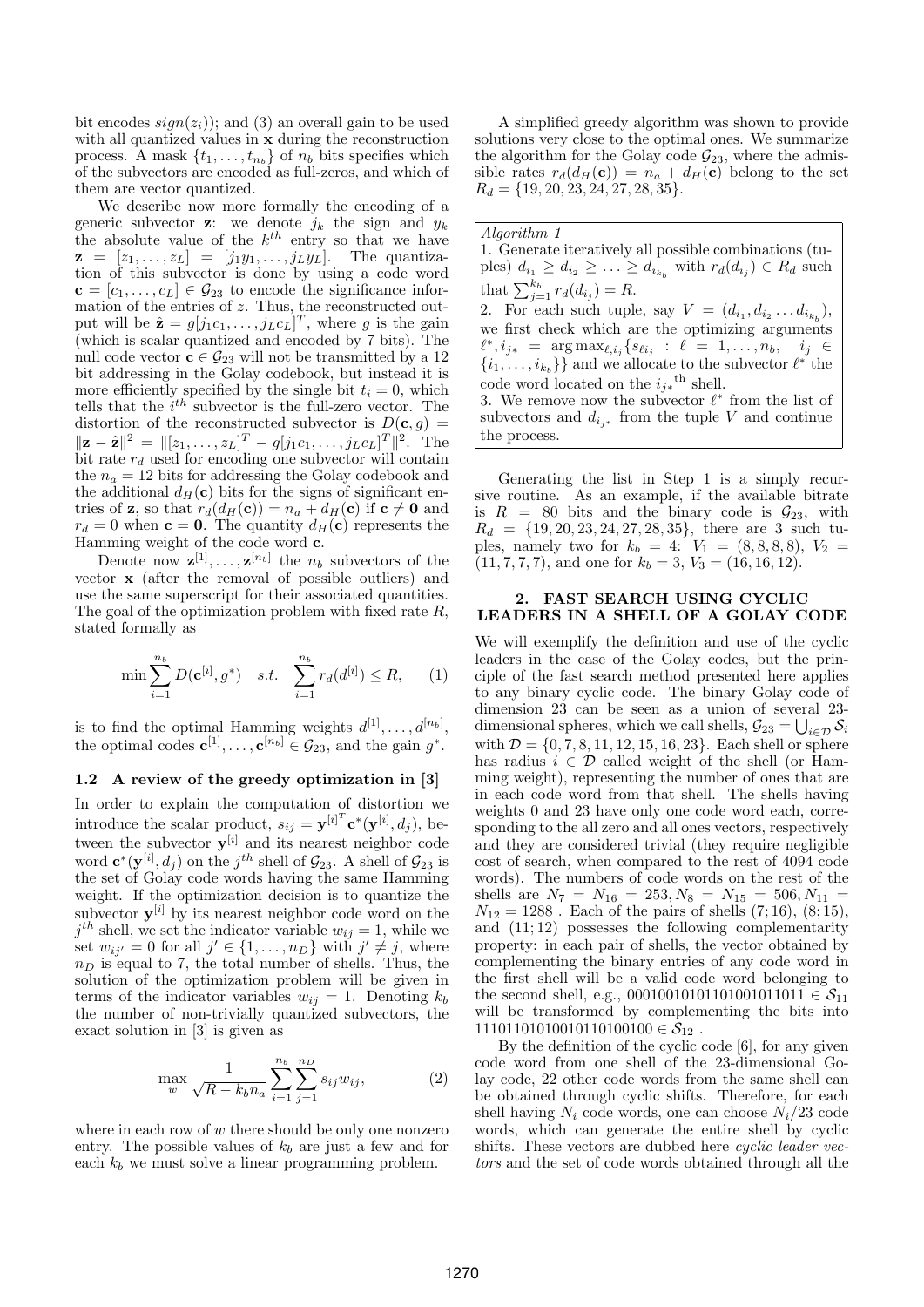cyclic shifts of one cyclic leader vector is referred to as cyclic leader class of that vector. Each shell of a binary Golay code can be defined as a union of cyclic leader classes. As a consequence, the entire Golay code can be represented as a union of cyclic leader classes.

The Golay code is not unique and there are several generator matrices for it. Thus, the set of cyclic leader vectors used to define a Golay codebook is not unique. Moreover, even for a given generator matrix, every code vector from a cyclic leader class can be considered a cyclic leader vector. The principle we use in the following can be applied no matter the particular implementation of the codebook and cyclic vector selection.

We are storing for each shell of the Golay code a bi-dimensional array of integers, where the integers on each line of the array represent the position of the units in one of the cyclic leader vector. There are only three arrays defining the six non-trivial shells, because we use the complementarity property, such that the array which indicates the positions of ones for the shell of weight 7 will also indicate the positions of zeros for the shell of weight 16 (the same applies for the other two arrays, for the pair 8-15 and for the pair 11-12).

The nearest neighbor search in a shell can be performed as exemplified in the following. For the search in a given shell, the distortion minimization can be replaced by the maximization of the scalar product between the input vector and the code words, given the fact that within the same shell all code vectors have the same Hamming weight. The search is done simultaneously in the two shells, based on the property of complementarity, such that the scalar product for the complementary shell is obtained by subtracting the scalar product computed for the first shell of the pair, from the sum of the components of the input vector. The two search procedures can be separated if the nearest neighbor is needed only for one of the shells.

There are two main loops in the search procedure, one over all the cyclic leader vectors defining the shell and the second one over all the cyclic shifts for a given leader. The result of the search procedure is represented by the optimal leader vector indexes, for each of the two shells, and the indexes of the optimal cyclic shifts for the corresponding leader vectors. The shells with the highest complexity are those of weight 11 and 12 and the complexity of search in weighted million operations per second (WMOPS) for these shells is relatively the same as for a fast method based on the hexacode [4] devised along the lines of [5].

The method presented here allows further reducing the complexity by adjusting the number of cyclic leaders or the number of cyclic shifts on which the search is performed. In the context of the quantization tool presented in [3], the performance drop due to the reduction of the codebook can be compensated by the fact that there are actually less bits needed to encode a Golay code word and potentially more sub vectors can be represented by Golay code words. The overall complexity of this method compared to that of a direct search on each shell is more than halved.

In view of the fact that not all the cyclic shifts are considered in the search, the arrays defining the codebook can be optimized such that the ones in the code words are evenly covering the 23-dimensional space.

### 3. RESTRICTING THE NUMBER OF SHELLS BASED ON SUBVECTOR NORMS

Prior to the evaluations for each tuple  $V$  in step 2 of Algorithm 1, the scalar products  $s_{ij} = y^{[i]^T} c^*(y^{[i]}, d_j)$ should be estimated for each subvector and each shell of the Golay code, procedure which demands a relatively large computational effort. There are several heuristic observations which help to reduce the complexity by restricting the number of scalar product calculations.

First of all, the small number of available bits practically restricts the maximum number of subvectors which are coded by Golay code words to a value lower than  $n_b$ . In the optimization process, the most likely subvectors to be quantized by Golay code words are those having higher energy, therefore we can reduce the number of subvectors for which the scalar product is evaluated.

Secondly, it is less likely that a subvector with high energy will be coded by a Golay code word from a lower Hamming weight shell, and similarly there is smaller probability that a subvector with low energy will be quantized by a Golay code word from a higher Hamming weight shell.

In the nearest neighbor search algorithm on Golay code shells, the shells with the highest complexity requirements are the shells of Hamming weights 11 and 12. Therefore we try to find ways in which we can reduce the usage of shells 11 and 12.

With the help of these heuristics we can devise several lower complexity variants of the quantization method, that will be detailed in the experimental section. The resulting methods will have significantly lower complexity, but they will entail also a reduction in compression performance.

In addition, there are two bit-exact modifications that help reduce the complexity, but by a lower amount. They relate to the generation of the tuples  $V$ , which we decide to pre-store for the most frequent number of available bits (which depends on the most frequent number of outliers). Apart of these intra-frame savings we can achieve inter-frame savings by checking from a long input vector to the next if the number of outliers is the same, allowing to use the same array of tuples.

#### 4. EXPERIMENTAL RESULTS

Throughout the experimental section we consider two data sets. The first contains 14167 long vectors (frames) with 280 components each derived from a wide range of speech and music material. The entries in the vectors are differential MDCT coefficients in a layer of an embedded scalable experimental audio codec. The second set is similarly derived from the speech and music files from Table 3.

The performance is evaluated in terms of distortion by segmental SNR (average of SNR over all the frames) and complexity evaluated in WMOPS.

The original method [3] had, on the first test set, a segmental SNR of 2.59 dB for a bit rate of 144 bits per frame, whereas the Voronoi extension to the  $RE_8$  lattice [7] benchmark method had a segmental SNR of 2.36. The experimental results of this paper are compared to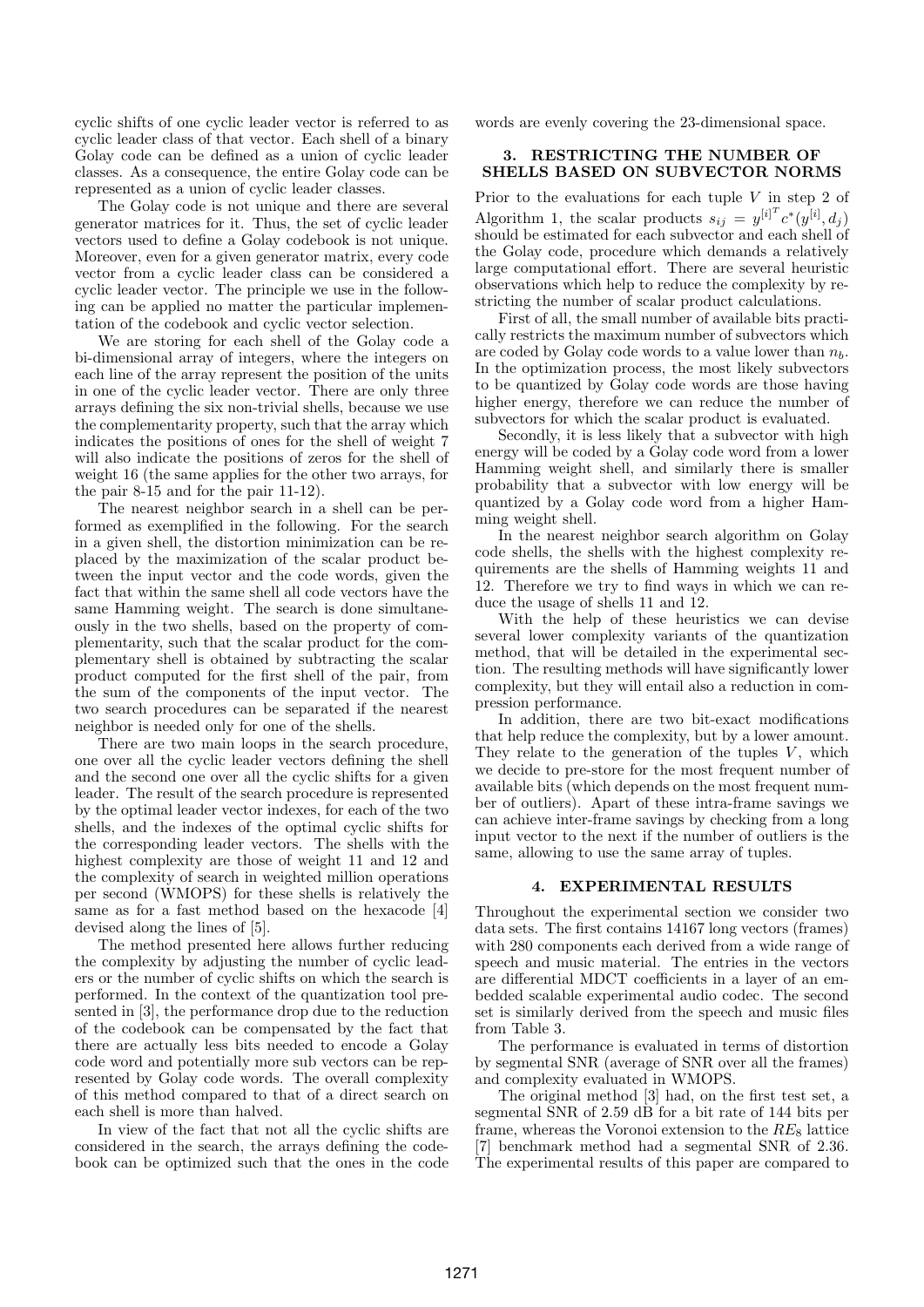those of the original method and further benchmark results can be found in [3].

The complexity of the method implemented prior to any proposed complexity reduction techniques has been evaluated to 24 WMOPS.

By using the proposed limitation at 6 for the number of blocks to be coded by Golay code words, the complexity has been brought down to 12 WMOPS, and the performance has remained unchanged.

We consider next the complexity reductions by restricting the number of shells. For the case of 144 available bits (without the 7 bits needed for the quantization of the overall gain), there are at most 6 subvectors from the 280-dimensional vector that are coded by Golay code words. The considered variants are described next. For all the variants the subvectors are decreasingly sorted with respect to energy.

Variant A1: assuming that the first 3 out of the 6 subvectors have significantly higher energy, we compute the scalar product for subvectors 1-3 only for shells 8, 11, 12, 15. For the subvectors 4-6 which have smaller contribution to the overall distortion, we decide to skip the very expensive search on the shells 11 and 12.

Variant A2: we compute the scalar product for subvectors 1-4 only for the shells 8, 11, 12, 15. For the subvectors 5-6 we skip the very expensive search on the shells 11 and 12.

| $\rm Variant$     | Nr. of           | Shells            | <b>SNR</b> | Cplx.   |
|-------------------|------------------|-------------------|------------|---------|
|                   | subvect.         | (7,8,11,12,15,16) |            | (WMOPS) |
| A1.               | $1-3$            | (8,11,12,15)      | 2.54       | 7.3     |
|                   | $4-6$            | 7,8,15,16         |            |         |
| A2.               | $1 - 4$          | (8,11,12,15)      | 2.55       | 8.3     |
|                   | $5-6$            | (7,8,15,16)       |            |         |
| $\overline{A3}$ . | $\overline{1-3}$ | (7,8,11,12,15,16) | 2.55       | 7.9     |
|                   | $4-6$            | (7,8,15,16)       |            |         |
| A4.               | $1 - 4$          | (7,8,11,12,15,16) | 2.56       | 9.2     |
|                   | 5-6              | (7,8,15,16)       |            |         |
| A5.               | $1-3$            | (11, 12)          | 2.51       | 5.9     |
|                   | $4-6$            | (7,8,15,16)       |            |         |

Table 1: Segmental SNR and complexity evaluation for the methods based on the reduction of the number of shells.

For the remaining variants the restrictions on shells are listed in Table 1. All variants include the previously presented methods for bit exact complexity reduction.

The complexity values, in terms of WMOPS, and the corresponding segmental SNR values are presented for each of the five variants in Table 1. The difference between variant A1 and A2 is that an additional subvector is encoded using shells 8, 11, 12, 15, which leads to an increase of 1 WMOPS in complexity and an insignificant increase in performance, due to the fact that the fourth subvector has less energy than the first three subvectors and, thus, does not bring a significant contribution to the overall performance. Therefore, the usage of shells 11 and 12 for subvectors with lower energy is unjustified if we want to drastically reduce the complexity of the schemes. The same principle applies to the next set of variants, A3 and A4.

Since the variant A1 has reasonable complexity reduction and just a slight performance degradation, we select it for the rest of the experiments, performed with the second data set.

We proceed to testing the variants provided by the reduction of the number of cyclic shifts and the reduction of the number of leaders considered for each shell. In these experiments the total number of available bits is 153 (without the 7 bits for the quantization of the overall gain).

In the first approach (A11) we perform only half of the cyclic shifts of each of the leader vectors and, as expected, the complexity is halved with respect to variant A1, but the SNR value is diminished. It should be noted that when only half of the cyclic shifts are considered for each leader vector, 11 bits are enough to encode the resulting Golay code words. Results in terms of compression performance and complexity are presented in Table 3. The compression and complexity values are presented also for the encoding based on the Voronoi extension  $(RE_8)$ .

| Shell  | Number of     | Number of      |
|--------|---------------|----------------|
|        | cyclic shifts | leader vectors |
| 7, 16  | 23            | 11             |
| 8, 15  | 20            | 22             |
| 11, 12 |               | 56             |
| 23     |               |                |

Table 2: Number of cyclic shifts for the leader vectors from each shell.

The second approach (A12) considers a more drastic reduction of the number of cyclic shifts presented for the leader vectors in each shell in Table 2.

The resulting Golay code based codebook can be divided in two parts. The first part contains the code vectors generated by the leaders in shells of Hamming weight 7, 16, and 23 (i.e.  $11 \cdot 23 + 11 \cdot 23 + 1 = 507$  code vectors) and the second part contains the code vectors generated by the leader vectors from shells 8, 11, 12, and 15 (i.e.  $22 \cdot 20 + 56 \cdot 1 + 56 \cdot 1 + 22 \cdot 20 = 992$  code vectors). The first set can be addressed using 9 bits and the second one using 10 bits; one additional bit is used per subvector to specify the set.

A third variant (A13) consists in halving the number of leader vectors for each shell, thus reducing to 11 the number of bits used to represent the Golay code words obtained by all cyclic shifts of the selected leader vectors. The results for variants A12 and A13 are presented in Table 3.

It can be observed that both variants A11 and A13 reduce the complexity to half with respect to A1, but there is also a significant degradation in SNR.

With the exception of three files that are characterized by very energetic outliers, the Golay based methods have better compression performance. The encoding complexity is higher than for the Voronoi extension based method. However, the decoding for the proposed methods based on Golay codes is faster than the decoding for the Voronoi extension based method (0.1 WMOPS compared to 0.28 WMOPS).